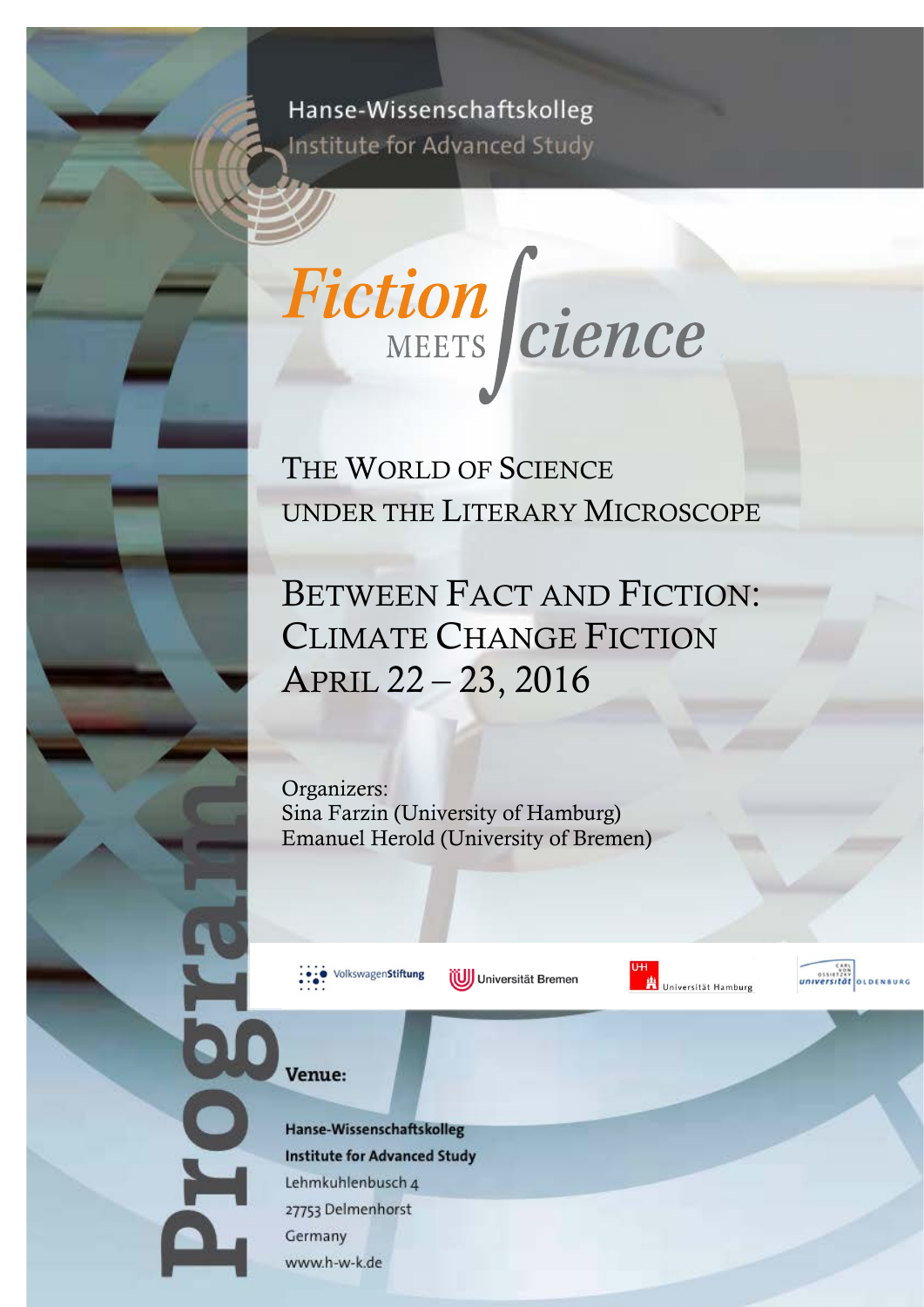### **INFORMATION**

### **BACKGROUND**

*Since global warming seems, almost by definition, hard to imagine (after all, it's never happened before) it gets short shrift. (…) And here science can take us only so far. The scientists have done their job – they've issued every possible warning, flashed every red light. Now it's time for the (...) artists, whose role is to help us understand what things feel like.* 

-- Bill McKibben, Introduction to *I'm with the Bears*, p.3

Novels and short stories that depict research on climate change and/or its ecological and social ramifications have been gaining in prominence. In the U.S. in recent years, fiction that deals with climate change is being discussed in the media under the label ["cli-fi"](http://www.npr.org/2013/04/20/176713022/so-hot-right-now-has-climate-change-created-a-new-literary-genre) (climate fiction) and billed as a new genre.

From an interdisciplinary perspective, we are interested not so much in the question of literary classification as in the (self-)positioning of cli-fi as a boundary genre that picks up literary, scientific, political, and general societal discourses and articulates them in a new way. The self-representations of authors as well as the comments by reviewers in scientific and literary media reveal a literature that actually aims to elucidate scientific knowledge and even attempts to inspire readers to political action. Thus cli-fi serves as a cultural focal point for re-imagining the future socio-ecological consequences of global warming. What sort of crossover is there between "scientific" and "artistic" fictions, and what similarities and differences do we see, both in the texts themselves and in their effects on readers? In this workshop, we will discuss the implications and potential social effects of climate change fiction from various disciplinary perspectives.

### **ABOUT FICTION MEETS SCIENCE**

FMS is a research and writers' fellowship program that brings together sociologists, literary scholars, novelists, and scientists to examine the literary and social ramifications of a recent trend: an overall increase in the quantity of mainstream and literary fiction about science, and a shift in the ways that science is addressed in fiction.

*For more information see* [www.fictionmeetsscience.org](http://www.fictionmeetsscience.org/)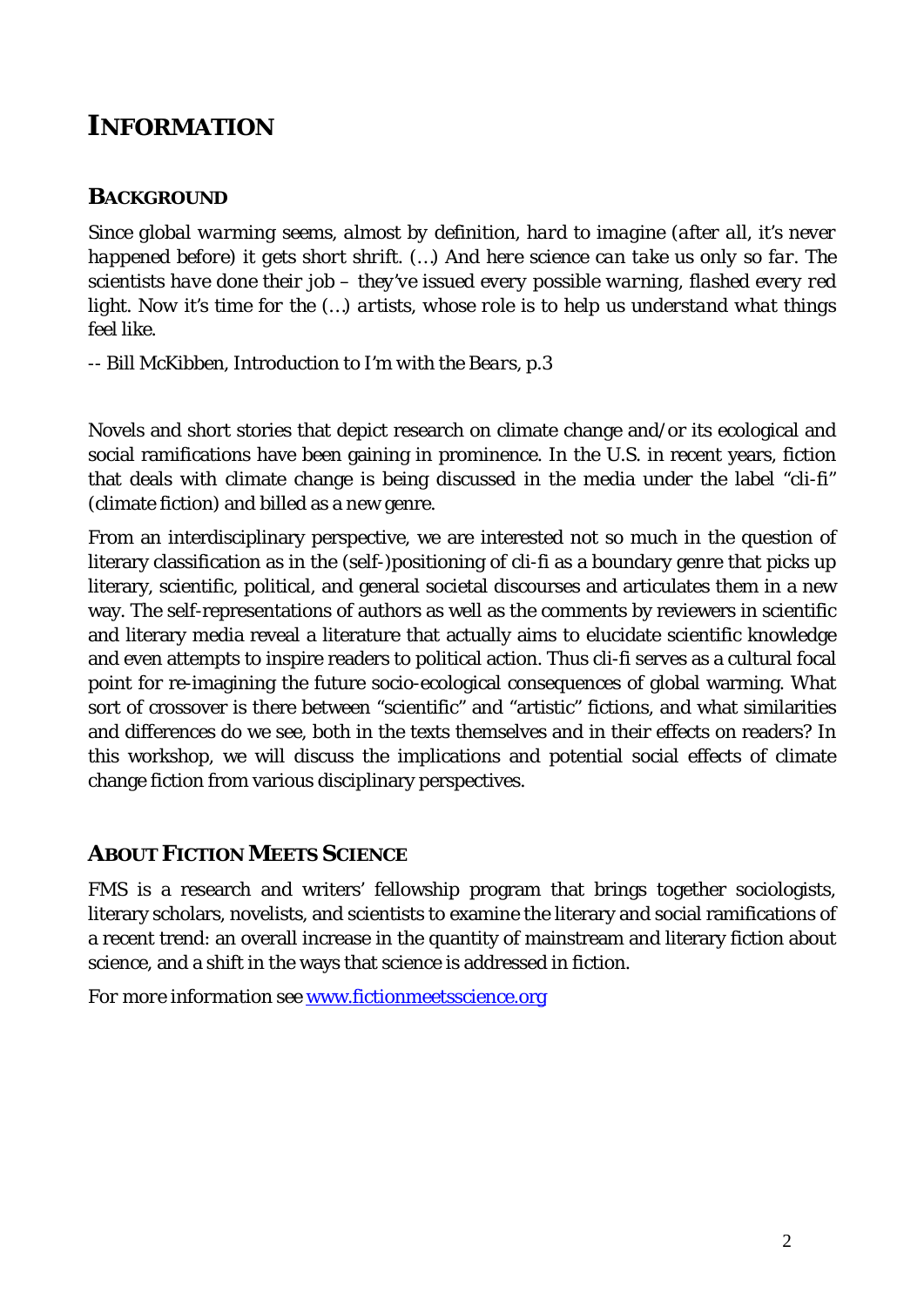# **Friday, April 22**

| 10:00           | <b>Welcome, Announcements and Introduction</b>                                                                                                                                                    |
|-----------------|---------------------------------------------------------------------------------------------------------------------------------------------------------------------------------------------------|
| $10:45 - 11:35$ | <b>Sascha Dickel</b><br><b>Speculative Futures</b>                                                                                                                                                |
| $11:35 - 12:25$ | <b>Adeline Johns-Putra</b><br>Fiction of the Future: The Climate Change Novel and the Figure of<br>the Child                                                                                      |
| $12:25 - 14:00$ | Lunch                                                                                                                                                                                             |
| $14:00 - 14:50$ | <b>Anna Barcz / Thorsten Heimann</b><br><b>Cultural Constructions of Floods and Climate Change in Poland and</b><br>Germany. Literary, Media and Agents Knowledge in Odra River<br><b>Regions</b> |
| $14:50 - 15:40$ | Alexandra Nikoleris / Johannes Stripple / Paul Tenngart<br><b>Narrating Climate Futures</b>                                                                                                       |
| $15:40 - 16:10$ | Coffee break                                                                                                                                                                                      |
| $16:10 - 17:00$ | Sonja Fücker / Uwe Schimank<br>Fictional Facts: Communicating Climate Science in the Mirror of<br><b>Literary Reception</b>                                                                       |
| $17:00 - 17:50$ | <b>Simone Rödder</b><br>The Climate of Science-Art and the Art-Science of the Climate:<br><b>Meeting Points, Boundary Objects and Boundary Work</b>                                               |
| $17:50 - 19:30$ | <b>Dinner</b>                                                                                                                                                                                     |
| 19:30           | Saci Lloyd: "The Carbon Diaries 2015/2017"<br><b>Reading &amp; Panel Discussion</b>                                                                                                               |

# **Saturday, April 23**

| $09:30 - 10:20$ | Sina Farzin / Emanuel Herold<br>Framing Fiction with Fact: Science and Literature in the Peritexts of<br><b>Climate Change Novels</b>                    |
|-----------------|----------------------------------------------------------------------------------------------------------------------------------------------------------|
| $10:20 - 11:10$ | <b>Jules Buchholtz</b><br>How Al Gore Set the Future on Fire. We Are in this Together. Truth,<br>Knowledge and Conviction in Scenarios of Climate Change |
| $11:10 - 12:10$ | <b>Panel Discussion:</b> P. Weingart, A. Johns-Putra, M. Brüggemann                                                                                      |
| $12:10 - 13:30$ | Lunch – Departures                                                                                                                                       |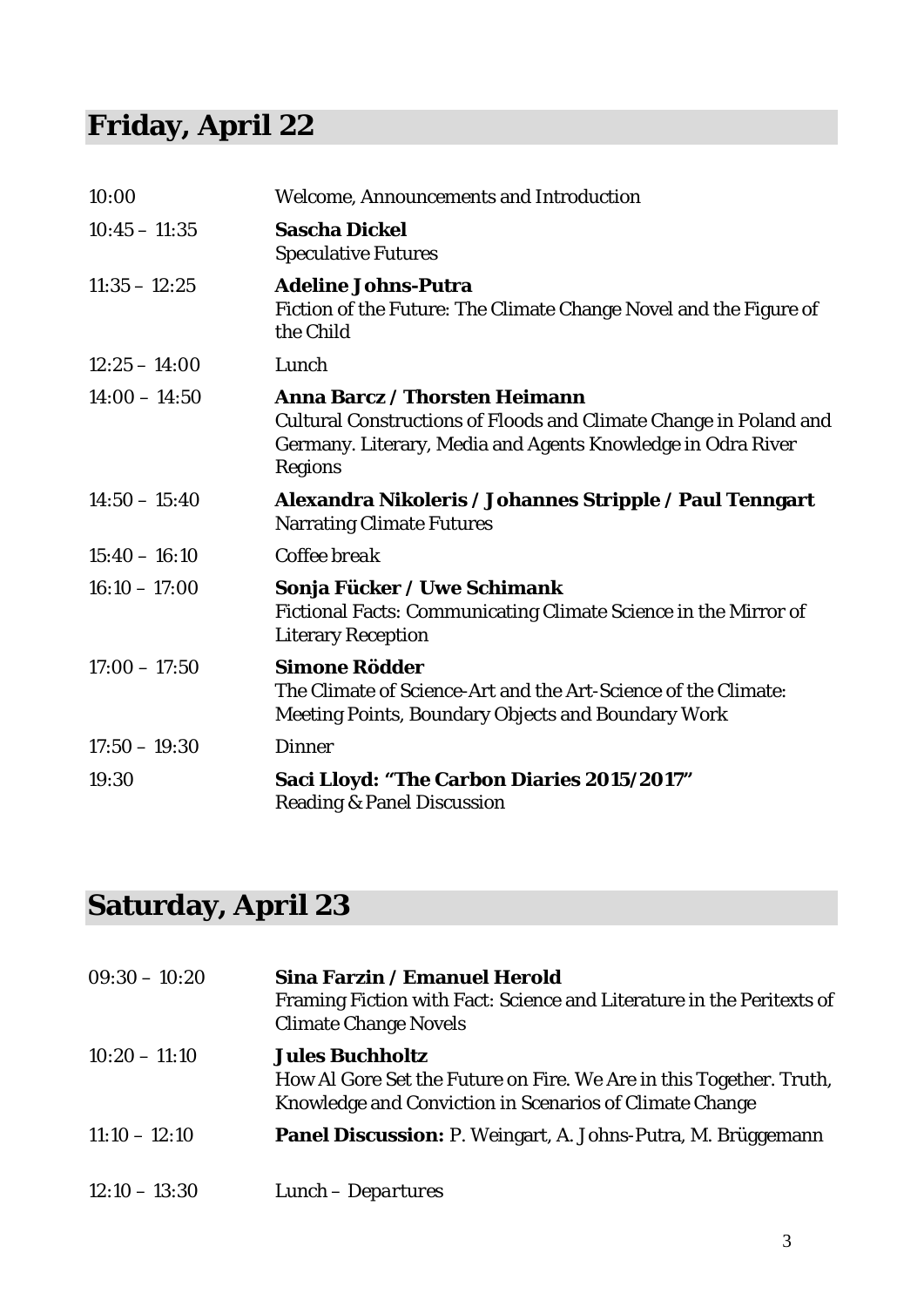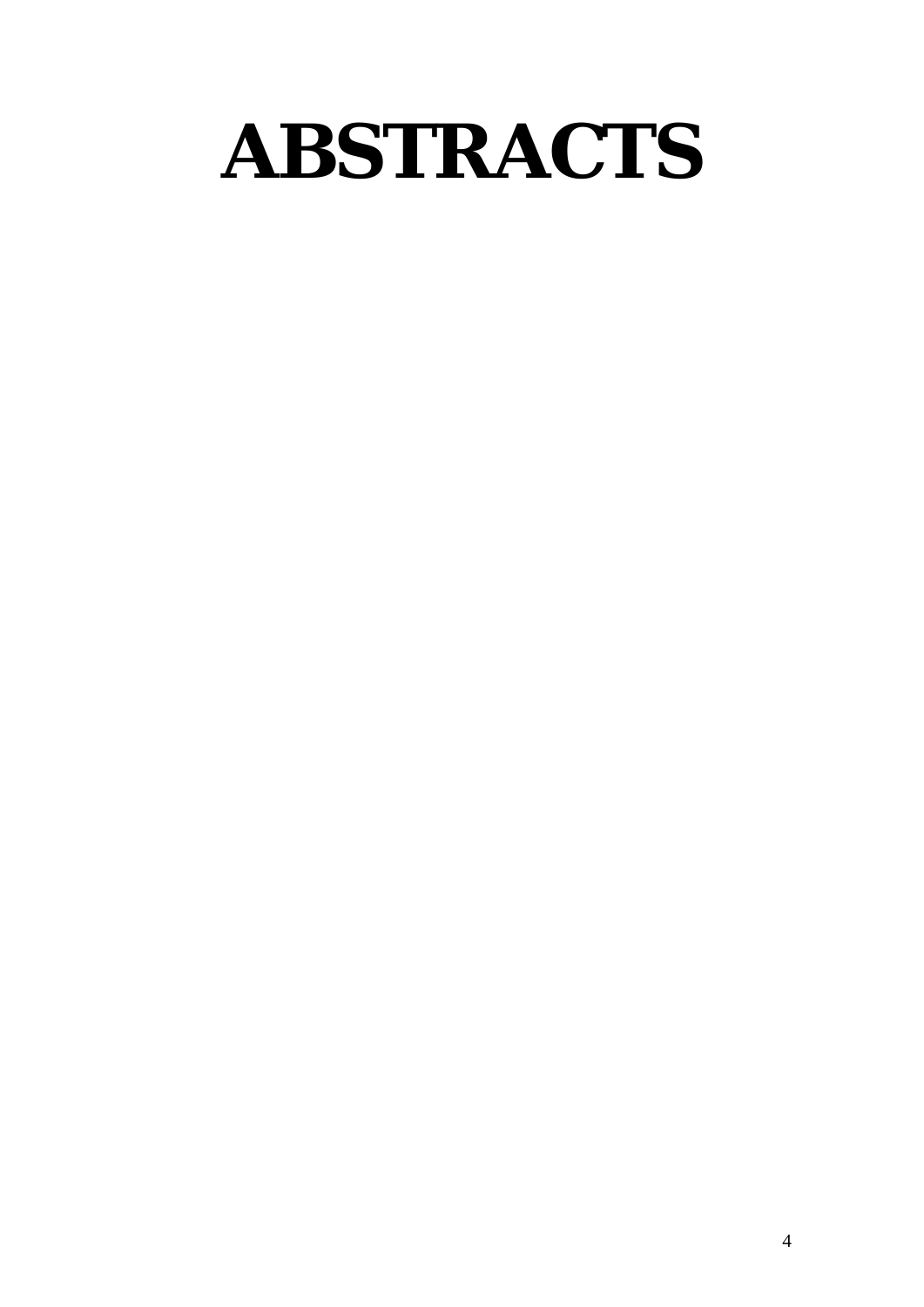### **Speculative Futures**

#### *Sascha Dickel*

The future is the realm of the unknown. Due to the "immanence of the present" (Grunwald), knowledge about the future as such is fundamentally impossible. While past experiences (in everyday life) and causal knowledge (in science) conceal this inaccessibility and trivialize the future, the complexity of our contemporary world makes it increasingly necessary to deal with non-trivial, contingent futures. Climate change is a paradigmatic example of a non-trivial future, confronting society with uncertainties on a global level. My talk will focus on the function of speculative fiction in approaching non-trivial futures. I will suggest that speculative fiction can be used as a "joker" in communicating non-trivial futures like climate change by enabling a suspension of disbelief.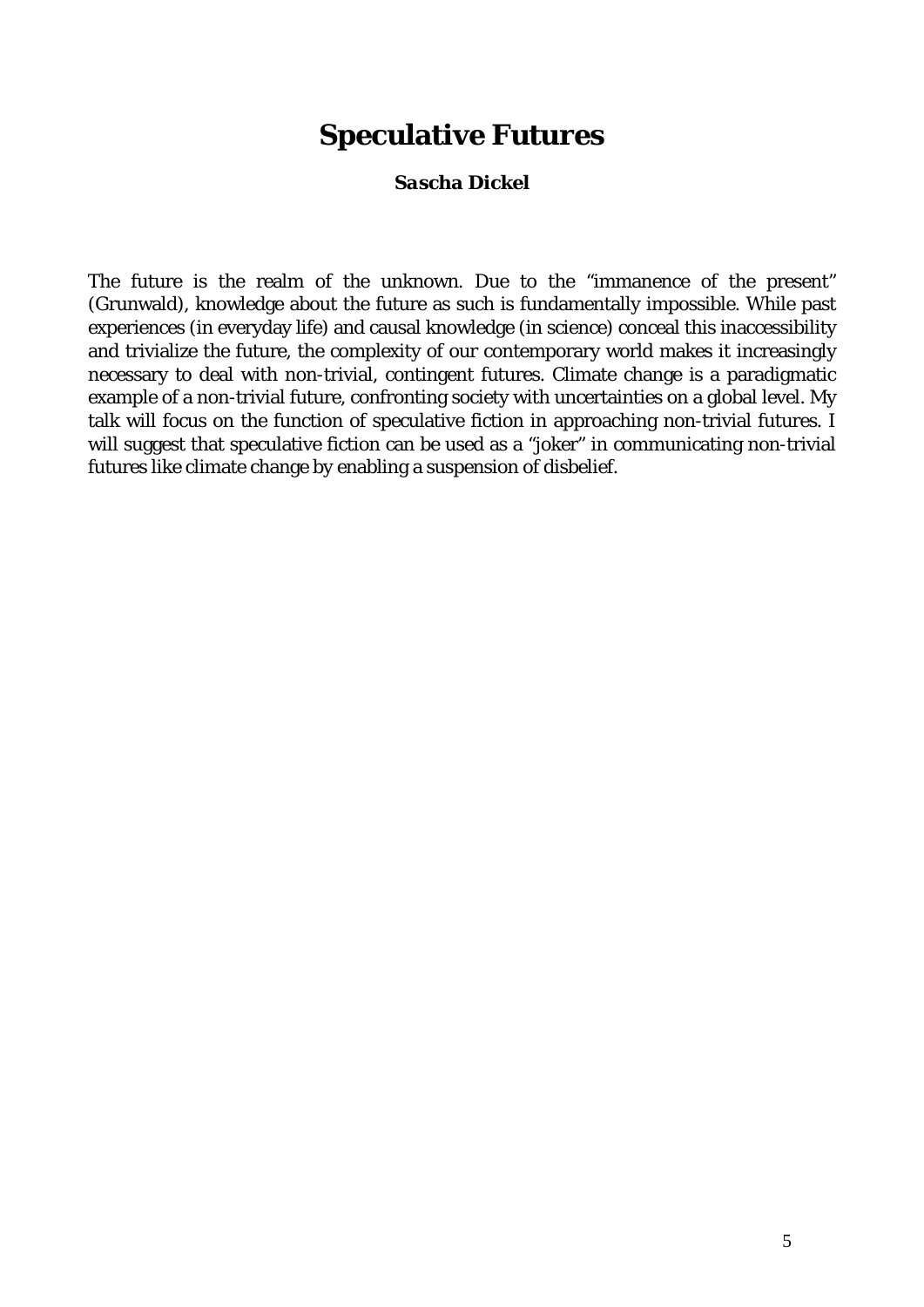## **Fiction of the Future: The Climate Change Novel and the Figure of the Child**

#### *Adeline Johns-Putra*

From Brundtland's *Our Common Future* to the climate change novels of today, the idea that we have an obligation to the generations of the future dominates the environmentalist imaginary. Most notably, the figure of the child has come to haunt our conversations about ecological crisis, in, for example, the reception of Cormac McCarthy's *The Road* as 'the first great masterpiece for the globally warmed generation' and in ecofeminist investments in a maternalist ethic of care. My presentation speculates on the challenge, taken up by climate change fiction, of imagining our obligations to the future. I consider, among other things, the delicate balance of present nonhuman needs against future human ones, the dangers of taking environmentalist ethics of care for granted (when care dynamics often conceal power dynamics), and the fraught identity politics behind our invocations of the child.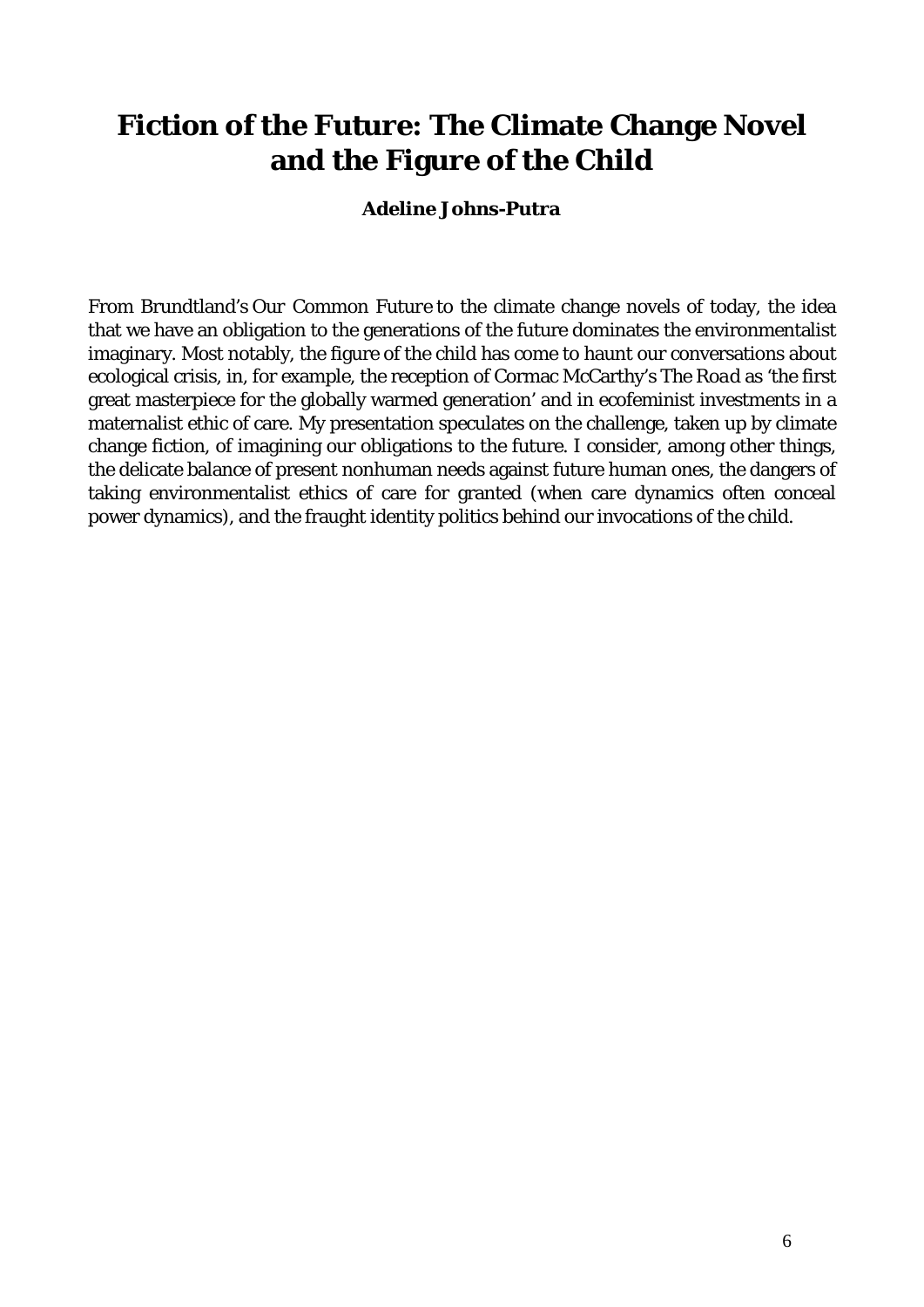# **Cultural Constructions of Floods and Climate Change in Poland and Germany. Literary, Media and Agents Knowledge in Odra River Regions**

#### *Anna Barcz / Thorsten Heimann*

Ways of dealing with flood and climate change risks differ worldwide. Even similar climate scenarios from the natural sciences are treated differently. Thus to address suitable coping strategies for cities and regions, cultural characteristics need to be taken into account. What is required is empirical and conceptual work on cultural "orders of knowledge" in the social construction of floods and climate change.

The aim of our project is to investigate in how far local perceiving and coping with potential vulnerabilities and resiliencies – related to floods and climate change – is tied to and influenced by complex socio‐cultural knowledge constructions of literature and public media discourse. Consequently, we ask: How are vulnerability and resilience constructions structured empirically in specific socio‐cultural contexts and how are they rooted in cultural knowledge orders of societies?

To answer these questions, we use three different modules bound by a triangulative research design:

A literary discourse analysis (module 1) explores the historical genesis of core conceptions of flood and climate change related knowledge. A media discourse analysis focuses on knowledge constituted by public media (module 2). Finally, we explore how knowledge constructions of literature and public media discourse are shared and influence perceptions and action of local agents. Therefore we use qualitative interviews and a standardized quantitative questionnaire (module 3).

The research focus will be on selected Odra regions in Germany and Poland, where floods have become a hot topic at the very latest since the severe floodings of the last decades. The German‐Polish research team comprises scholars from literary studies, cultural science and sociology. It is funded by the joint DFG and NCN "Beethoven" program.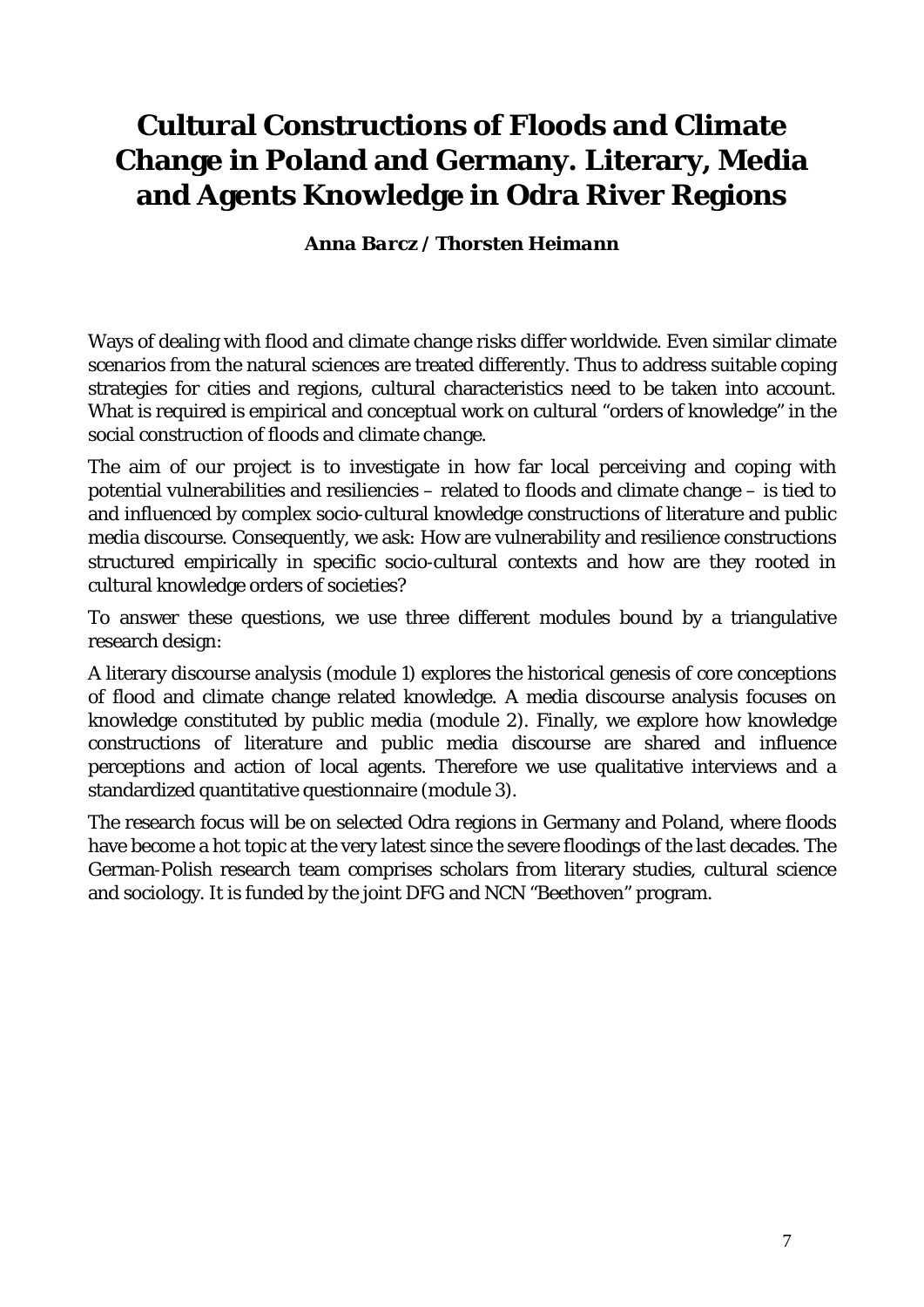### **Narrating Climate Futures**

#### *Alexandra Nikoleris / Johannes Stripple / Paul Tenngart*

There are many similarities between how climate science and climate fiction have come to represent future possible worlds. While the SRES scenarios of the 2000s explored a range of possible futures, the recent turn to RCPs (Representative Concentration Pathways) in the last five years settled on four different worlds, with none of them being more likely than the other. Thus the modelling work that informs IPCC fifth assessment report follows the logic 'what if the world followed this pathway' and uses Integrated Assessment Modelling to provide projections of atmospheric greenhouse gas concentrations that reach particular levels of radiative forcing. We could thus read the RCPs as 'world-making' (Goodman 1978) drawing attention to the similarities between arts and the sciences in how they are 'making the world'. In this paper we look across a large set of contemporary climate fiction and ask two broad questions:

How is a warming world being narrated? What are the stories told about nature, technologies, cultures and societies?

What are the political and affective considerations of the ways in which such narrations are made and told?

The paper examines, in particular, four dimensions in climate fiction. The first is about the temporal and spatial location of the narrated future (near/far, proximity/distance). The second is the extent to which 'the climate logic' provide the overarching narrative, if it's a background complex or a more subtle staging (foreground/background; major/minor theme). The third is about how the story told relates to climate change as 'event' in a temporal sense (pre/post), for example if the book is pre/post an 'apocalypse' or a particular political intervention. The fourth is about the 'contract' with the reader, to what extent the story is credible and trustworthy, and how the authors use various techniques to establish the credibility of the story.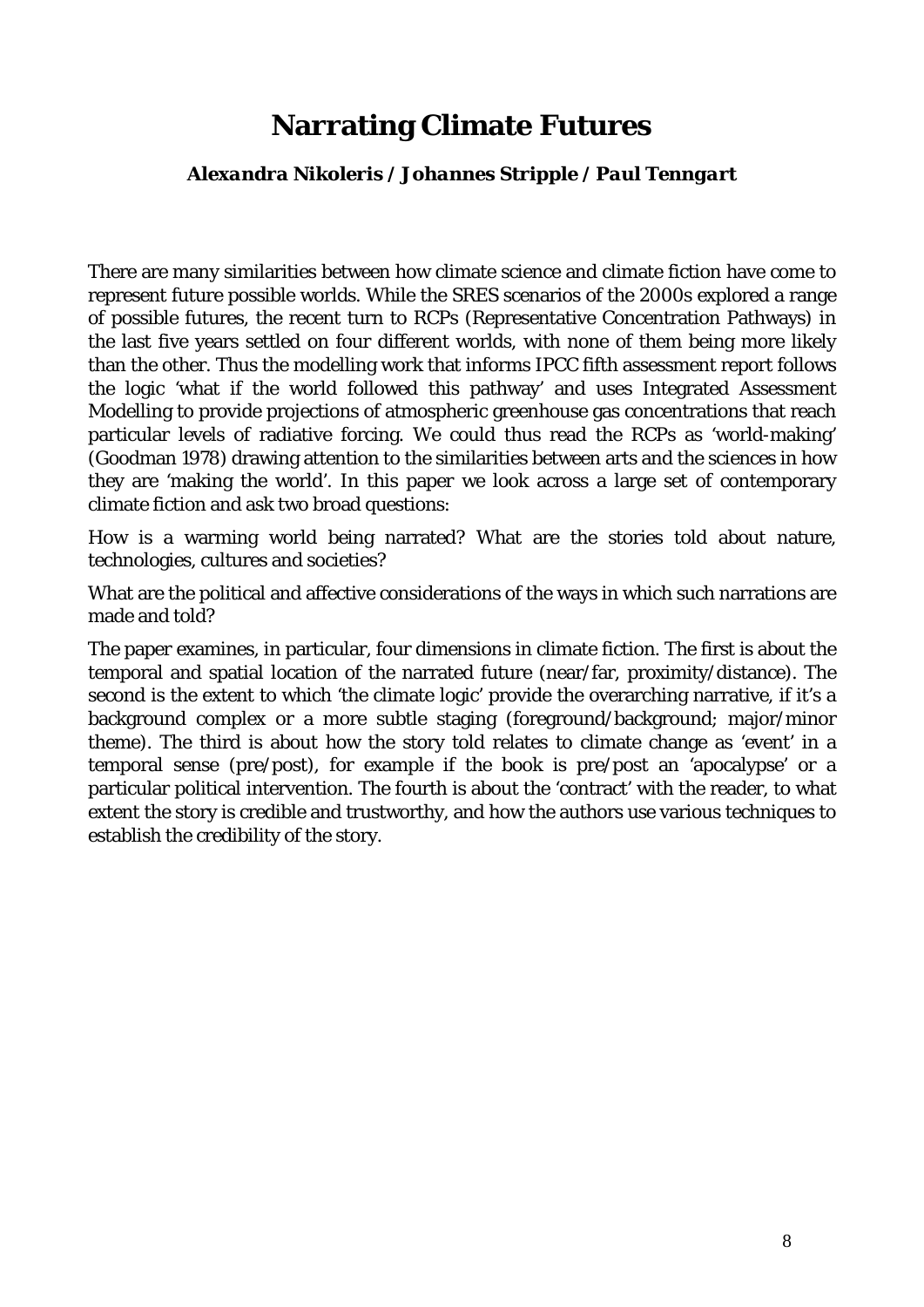## **Fictional facts: Communicating climate science in the mirror of literary reception**

*Sonja Fücker / Uwe Schimank*

Modern "knowledge societies" are characterized by the increasing importance of sciencerelated knowledge, the interdependence between science and the societal public, and an emphasis on better public understanding of science. As a consequence, scientific information is effectively communicated in the mass media and other non-scientific formats, including novels. In "climate fiction" or "Cli-fi," scientific information about manmade global warming and predicted socio-ecological consequences is embedded in fictional narratives. The interaction between 'fact' and 'fiction' is a basic element of this kind of literature and creates a specific tension: Along with translating scientific facts on climate change for a non-scientific readership, the fictional story-telling is likely to stray from scientific realities. These texts thus have the potential to enhance readers' understandings of science, at the same time they run the risk of distorting those understandings, depending on how they are read.

Focusing on these conflicting features, we seek to understand how the interaction between science-related information and its fictionalisation is understood by readers of such climate fiction. Taking Ian McEwan's *Solar* and Barbara Kingsolver's *Flight Behavior* as examples, we examine if and how readers identify and interpret fictionalized facts in the texts. The analysis of reception studies in English-speaking reading groups show that »clifi« influences readers' understandings of (climate) science when the texts comply with their conditions for plausible story-telling. Our results indicate that the narration of scientific knowledge, practice, and logics must not only affect readers' imagination that the novels offer realistic representations of science, but also provide stories which are adequately embedded in existing societal discourses on ecological problems.

As a result of our analysis, we argue that cli-fi serves as a tool to *link* science-related information with readers' existing understanding of climate change and *reinforce, elaborate*, or *change* it through discussion and group interaction. Readers assimilate science-related information through the novels, and "cli-fi" can thus be understood as a vehicle for the formation of public understandings on global warming and a potentially important form of (climate) science communication.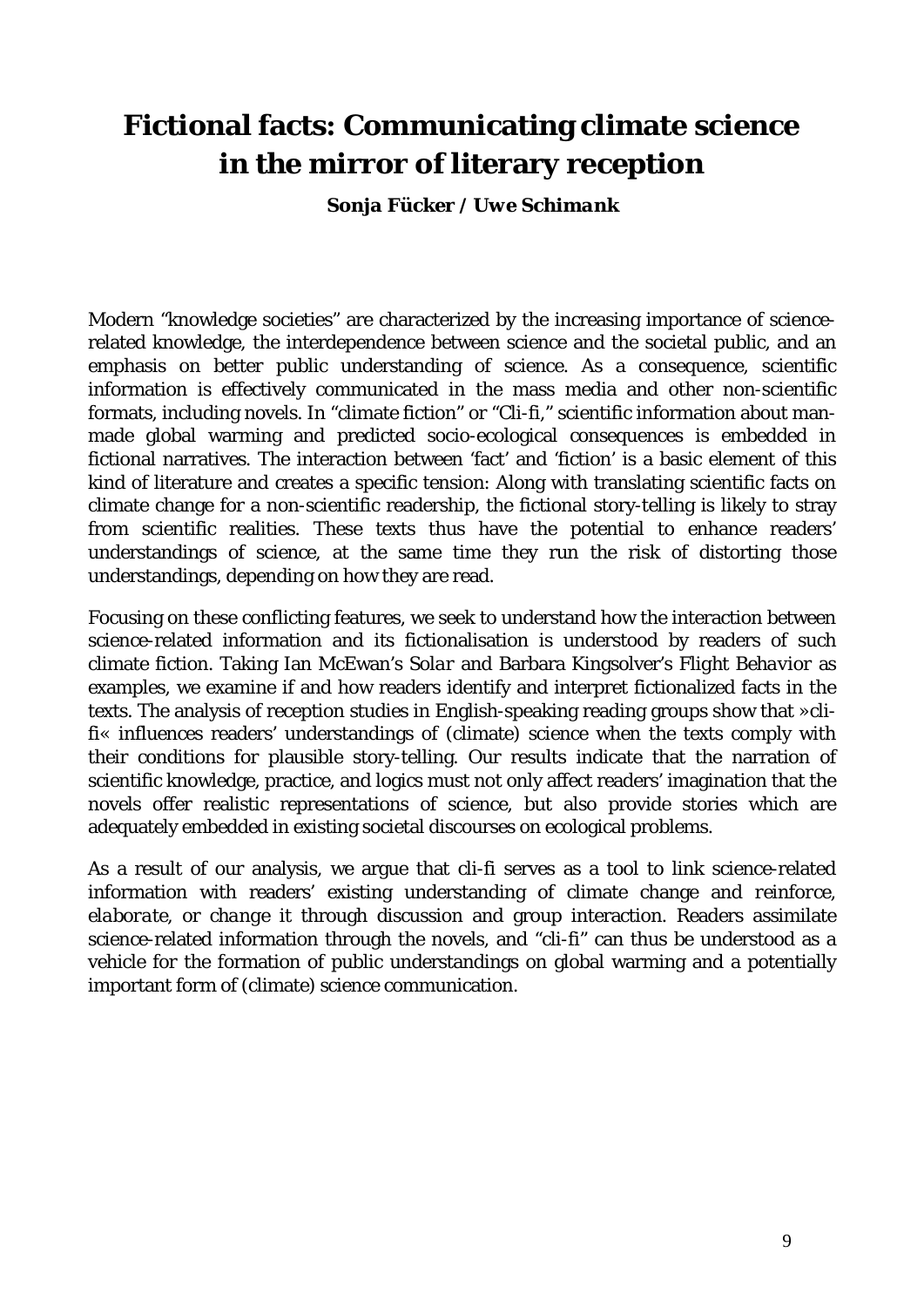## **The Climate of Science-Art and the Art-Science of the Climate: Meeting Points, Boundary Objects and Boundary Work**

#### *Simone Rödder*

This paper reports experiences from a recent "science-art" project set up in an educational context as well as in the tradition of placing artists in labs. It documents and analyses scientists' and artists' perceptions of their encounters, drawing on the concepts of "boundary object" and "boundary work". The project's in-depth ethnographic description provides a resource for future practice. In conclusion, the encounter included meeting points as well as multiple levels of boundary work that encouraged reflexivity on both sides and through which the artists created space to produce a piece of art according to their own criteria of quality and relevance.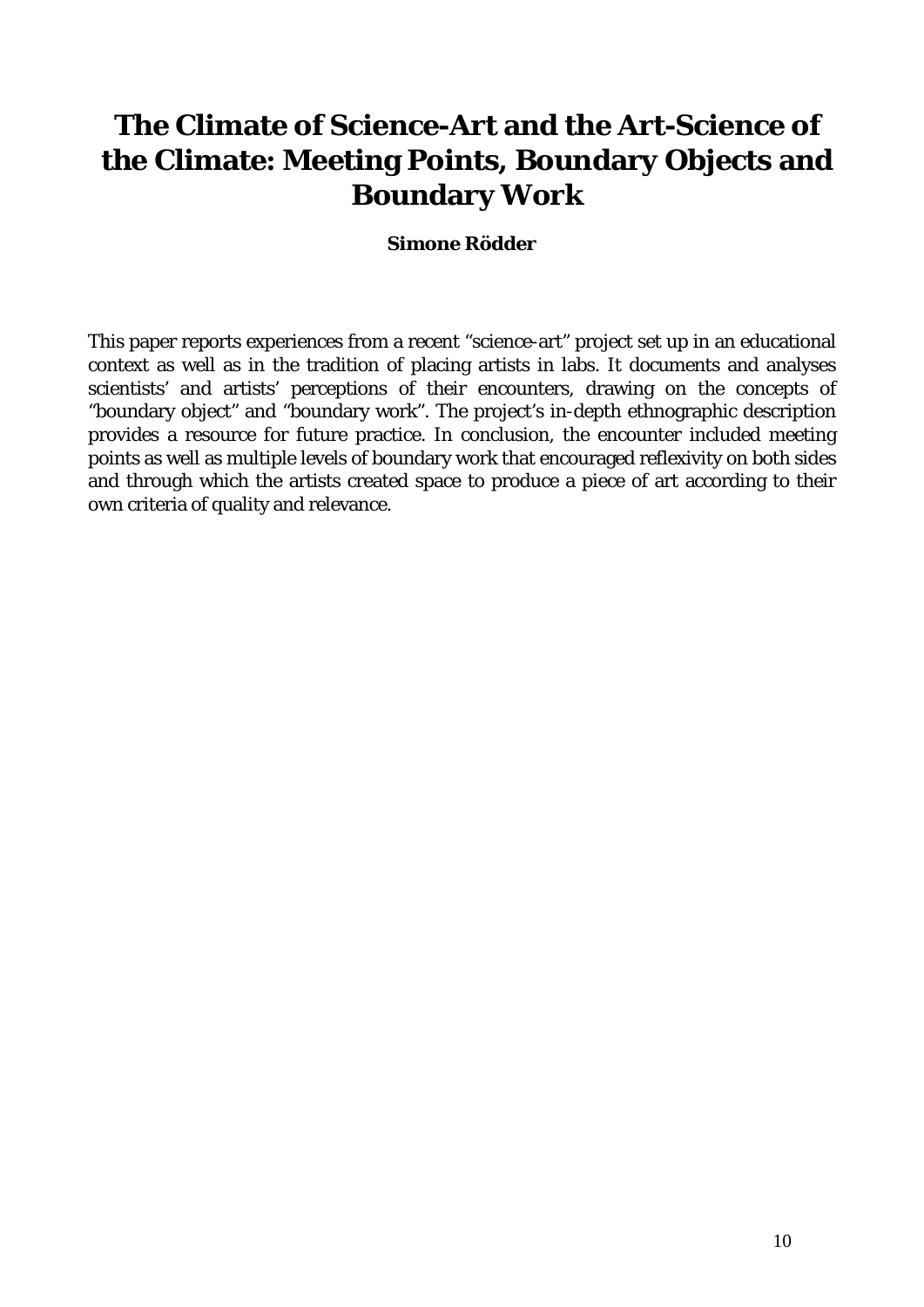### **Framing Fiction with Fact: Science and Literature in the Peritexts of Climate Change Novels**

*Sina Farzin / Emanuel Herold*

In the last couple of years, a new genre label has gained popularity among the literary public: climate fiction or "cli-fi". Diverse works of literary and genre fiction are subsumed under this label, as long as they somehow engage with climate change. Our presentation raises the question of how these works relate to scientific discourses about climate change and how they may negotiate or renegotiate the boundaries between scientific fact and literary invention. In order to approach these questions, we offer an analysis of the novels' peritextual elements: According to Gerald Genette's paratextual theory, forewords, afterwords or acknowledgments generally address aspects of a work of fiction that appear to be crucial to our question. They may provide information about its genesis, contain claims of truthfulness or offer contracts of fiction. Such poetological reflections provide a space where fictional and factual discourses intersect, and may even suggest their mutual modification.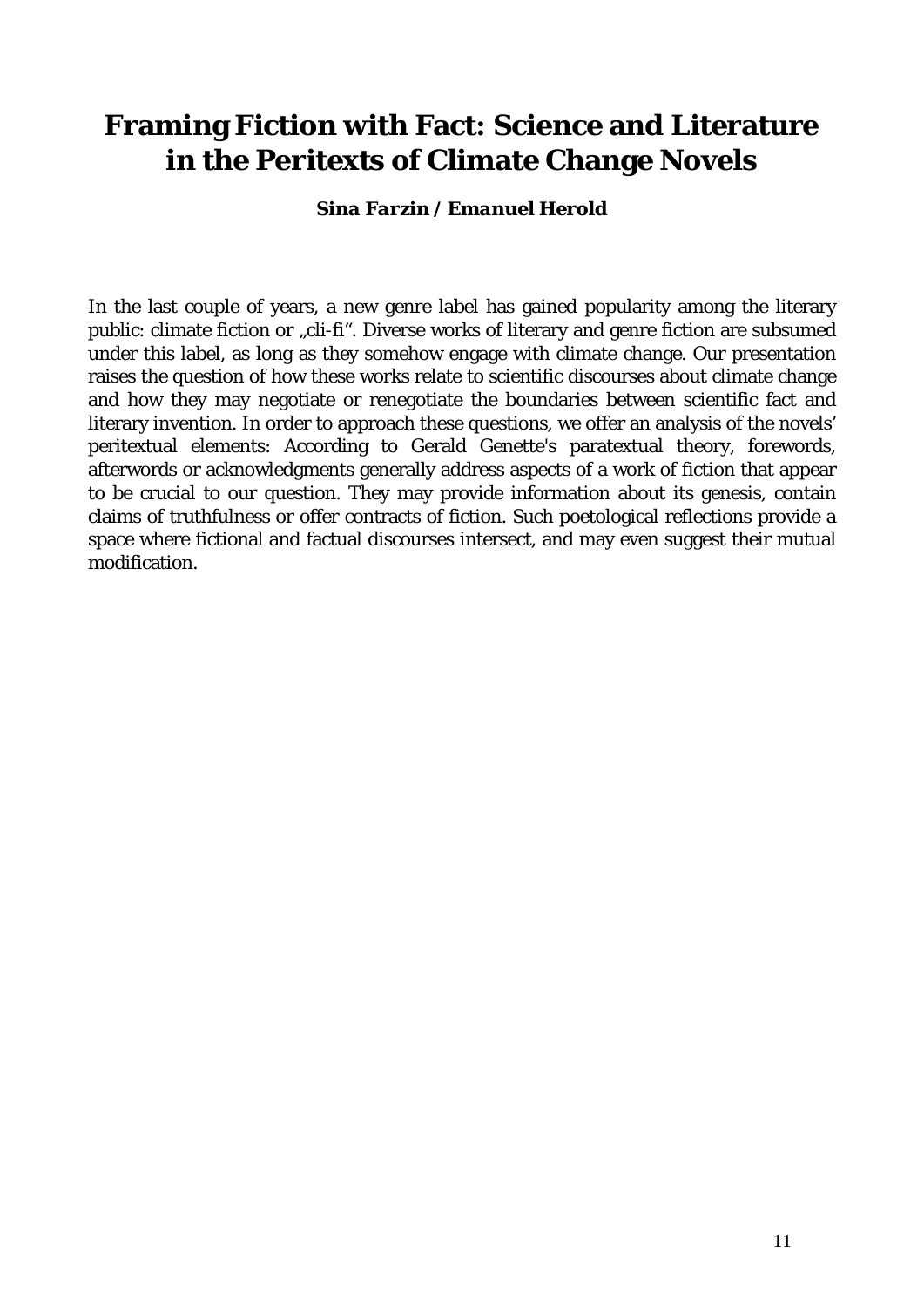# **How Al Gore set the future on fire. We are in this together. Truth, Knowledge and Conviction in Scenarios of Climate Change**

#### *Jules Buchholtz*

Scenarios are instruments to project the development of a present state into the future. As tools to "rehearse the future" (Peter Schwartz), scenarios extrapolate current driving forces and round them out to a theatre of what is likely to happen. In the attempt to tame contingency and insecurity, scenarios serve as instruments for narrating, contextualizing and even producing future realities. In this sense, scenarios are the means by which diffuse expectations, vague hopes and unspecific angst become veritable fears of what's to come. When disseminated through mass media, a scenario of crisis addresses its audience as a group of potential participants with an identical horizon of collective future experiences, sharing the same fate.

In this respect, the film "Inconvenient Truth" by Al Gore (2006) can be considered one of the most discourse-impacting, if not the leading scenario on climate-change. Using the film as an outstanding example, I would like to contribute to answering two of the major workshop questions: *Which narrative and aesthetic strategies are pursued in the literary depiction of climate change? How do such strategies affect non-literary discourses on the future of society?*

Providing, configuring and proliferating information inside one means of representation, scenarios cannot only be regarded as media of transferring information from one discourse to another - Due to their specific operating mode, scenarios impact several separate discourses by demanding probability of occurrence and at the same time deploying aesthetic strategies like theatricality, narration and the merge of scientifically generated data with artistic display. Lacking the capacity of actually proving its future occurrence, the question whether a scenario of climate crisis is considered plausible or not would seem to be dependent on its messenger's credibility. In that sense scenarios have to be seen as powerful, action-guiding, but not in every case unsuspicious tools to induce or prevent future states of reality.